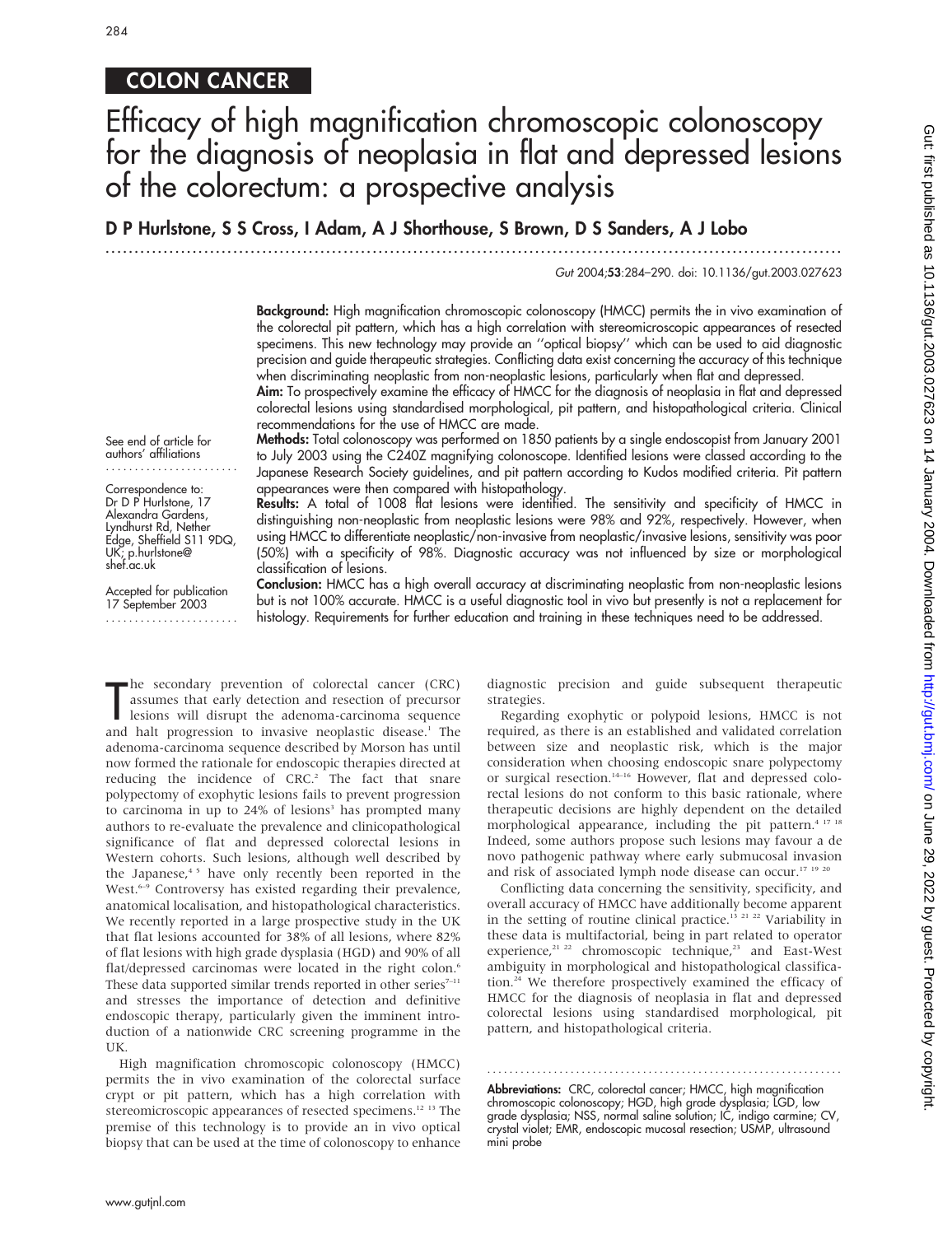## METHODS

Total colonoscopy was performed prospectively on 1850 patients using the Olympus C240Z magnifying colonoscope, from January 2001 to July 2003, by a single endoscopist. Full ethics approval for the study was obtained from the South Sheffield Research Ethics Committee. Signed informed consent was obtained from all participating patients. The caecum was identified by the appendix orifice, tri-radiate caecal fold, ileocaecal valve, and terminal ileal or neoterminal-ileal intubation with small bowel biopsy in patients with a previous right hemicolectomy. Bowel preparation consisted of 2–4 litres of hypertonic polyethylene glycol solution (Kleanprep) 24 hours prior to the procedure.

#### Inclusion/exclusion criteria

Patients were selected for inclusion to the study if they were considered ''high risk'' candidates for underlying colorectal polyps or neoplasia. Exclusion criteria were familial adenomatous polyposis, known advanced CRC, acute severe inflammatory bowel disease, none correctable coagulopathy, poor bowel preparation, and inability to give informed consent.

#### Endoscopic mucosal evaluation

All lesions were initially identified using conventional video colonoscopy by direct visualisation or recognition of the following subtle mucosal signs $25$ :

- focal pallor or erythema (fig 1A–C);
- haemorrhagic spots;
- fold convergence;
- $\bullet$  disruption of the mucosal vascular net pattern (fig 2A–C);
- $\bullet$  unevenness or discrete mucosal deformity;
- $\bullet$  air induced deformation.

Following identification, all suspected lesions were washed with a 10–20 ml bolus of normal saline solution (NSS) introduced down the side port of the colonoscope. The lesion contour was then delineated using 0.5% indigo carmine (IC) solution (2–5 ml) flushed down the side port followed by a 20 ml air ''push''.

#### Morphological classification of lesions

The detailed non-magnified chromoscopic appearances of all lesions was documented using the established macroscopic classification of the Japanese Research Society of Cancer of the Colon and Rectum.<sup>26 27</sup> Flat lesions were defined as those with no distinct stalk or pedicle with a flat or rounded surface

where the height of the lesion was less than half the diameter.<sup>28</sup> The size of each lesion was estimated using a fully opened standard biopsy forcep (4 mm) (Bard Inc., USA) with height estimated by placing the closed forcep (2 mm) adjacent to the lesion.

#### High magnification examination and pit pattern classification

Following morphological classification using IC chromoscopy, all lesions underwent magnification examination (100 $\times$  normal) by depression of the thumb activated lever adjacent to the up/down axis control of the C240Z colonoscope. The surface pit pattern was then classified according to the modified Kudo criteria (type I–V) (table 1).<sup>12</sup> In addition, when a discrete type I–IV pattern could not be identified or there was evidence of central depression (as evidenced by mucosal pooling of IC) (fig 3A–C), the lesion was further assessed using crystal violet (CV) chromoscopy.

CV is an absorptive stain used to accurately differentiate the presence of the invasive type V pit pattern.<sup>25</sup> This is clinically important as this pattern, in association with central depression, can signify the presence of cancer with deep submucosal invasion.<sup>4 12</sup> Prior to CV chromoscopy, the lesion was therefore subsequently washed again with NSS and any surface mucous removed by the local application of 2–4 ml N-acetylcystine (2 mg/ml). A non-traumatic steel tipped catheter (Olympus UK PW5V-1) was then used to apply small drops of 0.05% CV onto the surface of the lesion followed by a ''fixing'' phase of 1–2 minutes. High magnification views of the lesion were then acquired.

#### Tissue sampling

All identified lesions diagnosed using HMCC were biopsied, removed by endoscopic mucosal resection (EMR), or referred for surgical resection. The following criteria were used to guide the appropriate diagnostic or therapeutic technique and subsequent referral for surgical intervention.

## Biopsy only

- N Lesions with a dominant pit type I/II (unless exceeding 10 mm in diameter or showing atypical morphology such as a depressed area). Such lesions are often associated with hyperplastic/metaplastic histology only.<sup>12</sup>
- $\bullet~$  Lesions demonstrating asymmetrical lift or the non-lifting sign of Uno (associated with submucosal desmoplasis where EMR can be complicated by perforation and bleeding).<sup>29</sup>



Figure 1 (A) Focal erythema noted at the mid transverse colon (conventional views). (B) Indigo carmine chromoscopy clearly delineates the circumferential margin of the lesion. The lesion is flat with slight elevation (JRSC IIa). No depressed component is apparent. (C) High magnification chromoscopic colonoscopy (100 $\times$  magnification) shows a type I pit pattern. The lesion was hyperplastic at histology.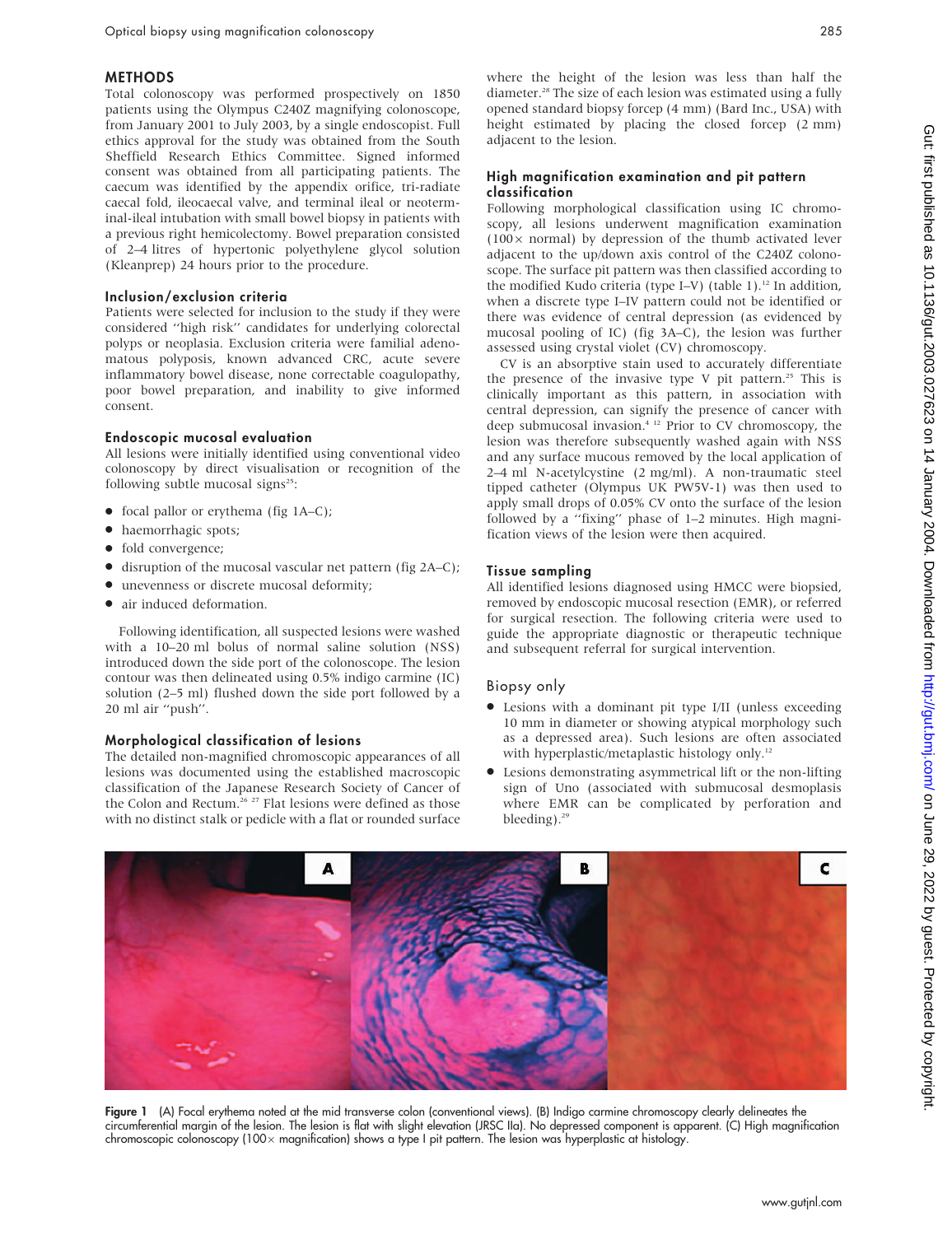

Figure 2 (A) Conventional views of the proximal ascending colon. The vascular net pattern is disrupted with central pallor and peripheral erythema. (B) Indigo carmine chromoscopy applied at the site of subtle mucosal abnormality in the distal ascending colon. A flat type IIb lesion is now well demarcated (non-magnified views). (C) High magnification chromoscopic colonoscopy views ( $100 \times$  magnification). A type IIIL pit pattern is observed. The lesion was an F-type lateral spreading tumour or carpet lesion with low grade dysplasia adenomatous histology.

- Lesions spreading over two consecutive folds or occupying in excess of 33% of the luminal circumference.
- $\bullet$  Lesions where anatomical position made endoscopic access for EMR impossible.
- N Lesions showing an invasive pit pattern at CV chromoscopy (associated with neoplastic invasive disease).<sup>12</sup>

## Therapeutic EMR

- N Lesions with a dominant type IIIL, IIIs, or type IV pit.
- None of the above criteria fulfilled.

Lesions that did not fulfil criteria for EMR and which were considered clinically ''high risk'' had an adjacent submucosal tattoo of Indian ink applied to facilitate further localisation if required.

## Image capture

All procedures were digitally recorded and time analysed (intubation/extubation/therapeutics) using a Macintosh G4 interface to an analogue-digital PCX 540 transducer. Exporting software was I-Movie version 2.1 for Mac OS10 that allowed the entire recording to be written to nonrewritable Sony CDQ74N2 650 MB disks in Quick Time streaming mode. All images could therefore be reviewed following the procedure if required.

## Histopathology

A single consultant histopathologist blinded to the morphological description or pit pattern analysis identified by the colonoscopist examined all retrieved tissue. Submucosal and carcinoid tumours were excluded from analysis as the predominant submucosal localisation of such lesions does

Table 1 Modified Kudo criteria for the classification of colorectal pit patterns

| Pit<br>type  | Characteristics                                            | Appearance<br>using HMCC | Pit size<br>(mm) |
|--------------|------------------------------------------------------------|--------------------------|------------------|
|              | Normal round pits                                          |                          | 0.07(0.02)       |
| $\mathsf{I}$ | Stella or papillary                                        |                          | 0.09(0.02)       |
| Ills         | Tubular round pits, smaller than pit type I                | ွိ<br>၁၁၀                | 0.03(0.01)       |
| IIIL         | Tubular/large                                              |                          | 0.22(0.09)       |
| IV           | Sulcus/gyrus                                               |                          | 0.93(0.32)       |
| $V(\alpha)$  | Irregular arrangement and sizes of IIIL, IIIs, IV type pit |                          | N/A              |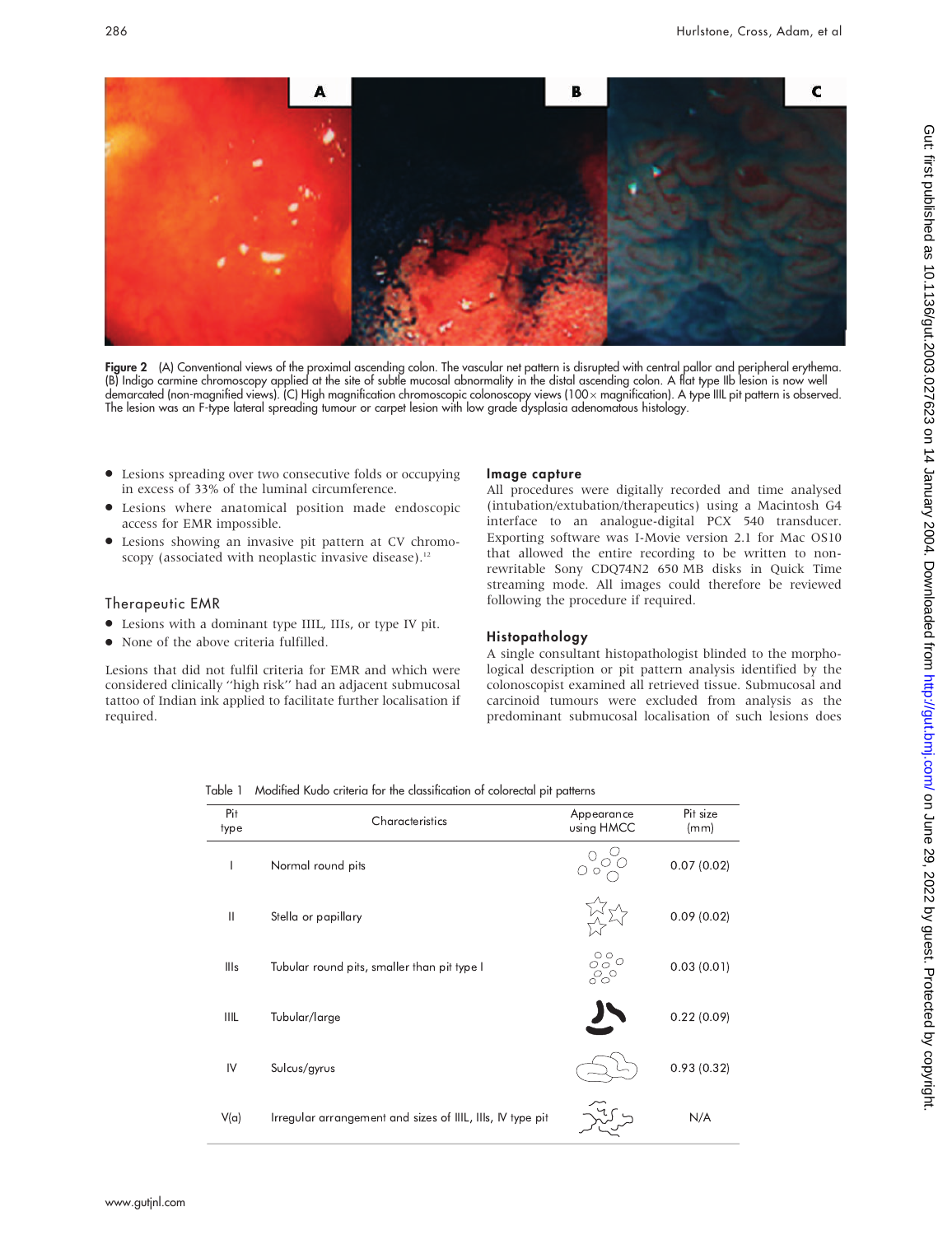

Figure 3 (A) JRSC type IIa/c (flat elevation with central depression) seen using conventional views in the distal transverse colon. (B) Indigo carmine chromoscopy shows pooling ot dye in the area ot central depression. (C) Crystal violet chromoscopy at 100×magnification. A type IIIL pattern is seen at the periphery of the lesion with an absent amorphic pit pattern centrally.

not disrupt the mucosal colonic pit pattern. Specimens were immediately fixed in 10% buffered formalin solution and examined using haematoxylin and eosin staining. The Vienna criteria were used to define dysplasia as either low grade (LGD) or high grade (HGD).<sup>30</sup> Within the HGD group was intramucosal carcinoma and carcinoma in situ. Neoplastic extension vertically into the submucosal layer 3 or beyond was classed as invasive advanced cancer (T2 disease).<sup>30</sup>

### Statistical analysis

Statistical differences were analysed by  $\chi^2$  tests of independence, the Mann-Whitney U test, and Fisher's exact test. A p value of less than 0.05 was considered statistically significant. All calculations were made using the SPSS statistics package for Macintosh (system OsX 2.1-Microsoft Corp., USA).

#### RESULTS Clinical data

A total of 1850 patients underwent colonoscopy. Males represented 833 (45%) of the cohort with a mean age of 63 years (range 16–92). Caecal intubation or insertion to the anastomosis in patients with a previous right hemicolectomy was possible in 1795 (97%) patients, with 1739 (94%) receiving confirmatory terminal-ileal intubation and biopsy. Mean diagnostic extubation time (excluding therapeutic procedures) was 24 minutes (range 14–54). All patients received a single 20 mg intravenous bolus of buscopan (20 mg) unless contraindicated at initial anal intubation. Sedation using intravenous midazolam was required in 795 (43%) cases (mean dose 2.5 mg (range 0.5–10)). One sigmoid perforation occurred post-EMR and two significant bleeds required transfusion. No complications required operative

#### Demographical data: flat and depressed lesions

intervention and there were no deaths.

A total of 1008 lesions were identified from 1624 (88%) patients. A single lesion was found in 840 (52%) cases with 314 (19%) and 56 (3%) patients having two or more than three lesions, respectively. A total of 381 lesions (38%) were hyperplastic/metaplastic and 616 (61%) adenomatous. Eleven adenocarcinomas were diagnosed (stage T2 or beyond), representing 1% of all lesions.

Three hundred and sixty two (95%) flat hyperplastic lesions (mean size 7.5 mm (range 1–16)) were located within the left colon and none had a depressed component at chromoscopy. In comparison, of the 616 adenomas (mean

size 8 mm (range 4–38)) and invasive carcinomas (mean size 21 mm (range 1–38)) detected, 455 (74%) and 9 (82%), respectively, were located in the right colon. All of the invasive carcinomas (T2 or beyond) had an area of depression noted at chromoscopy.

## Association of HMCC pit pattern analysis and histology

Table 2 shows the association of pit patterns obtained using HMCC compared with actual histopathological diagnosis. The percentages of neoplastic change in lesions demonstrating a Kudo type I, II, IIIL, IIIs, IV, and  $V(a/n)$  were 2%, 5%, 93%, 82%, 99.5%, and 98%, respectively. A total of 11 (3%) and 3 (1%) adenomas with LGD and HGD were classed as nonneoplastic at HMCC, showing a type I/II pit pattern. Villous adenomas with focal carcinoma limited to the submucosal layer 1 were found in 6 (3%) lesions with a type IV pit pattern. Eleven (100%) of the invasive carcinomas (T2 or beyond) showed an invasive pit pattern (IIIs/V) at HMCC.

## Clinical applicability and receiver operator characteristics

Table 3 shows the association between pit patterns and histopathology when subgrouped into neoplastic (IIIL, IV, IIIs, V(a/n) and non-neoplastic (I, II) classes. The sensitivity of HMCC and pit pattern analysis at distinguishing neoplastic from non-neoplastic lesions was 98%, with a positive predictive value of 95%. Specificity, negative predictive value, and overall accuracy were 92%, 96%, and 95% respectively.

Table 4 shows a subgroup analysis of pit patterns according to the neoplastic/non-invasive (IIIL/IV) and neoplastic/ invasive (IIIs/V) types. When using HMCC to differentiate these two groups, the calculated sensitivity, specificity, positive predictive value, negative predictive value, and accuracy were 50%, 98%, 91%, 86%, and 87% respectively.

The diagnostic accuracy of HMCC in predicting neoplastic from non-neoplastic disease was not significantly influenced by size or morphological classification according to  $\chi^2$  testing. Although the diagnostic accuracy of lesions measuring more than 8 mm in diameter was slightly lower than for lesions  $<$ 8 mm in diameter, this did not reach statistical significance  $(p>0.5)$ .

## **DISCUSSION**

The first reported use of HMCC was in 1978 by Tada et al who demonstrated improved endoscopic definition of extent and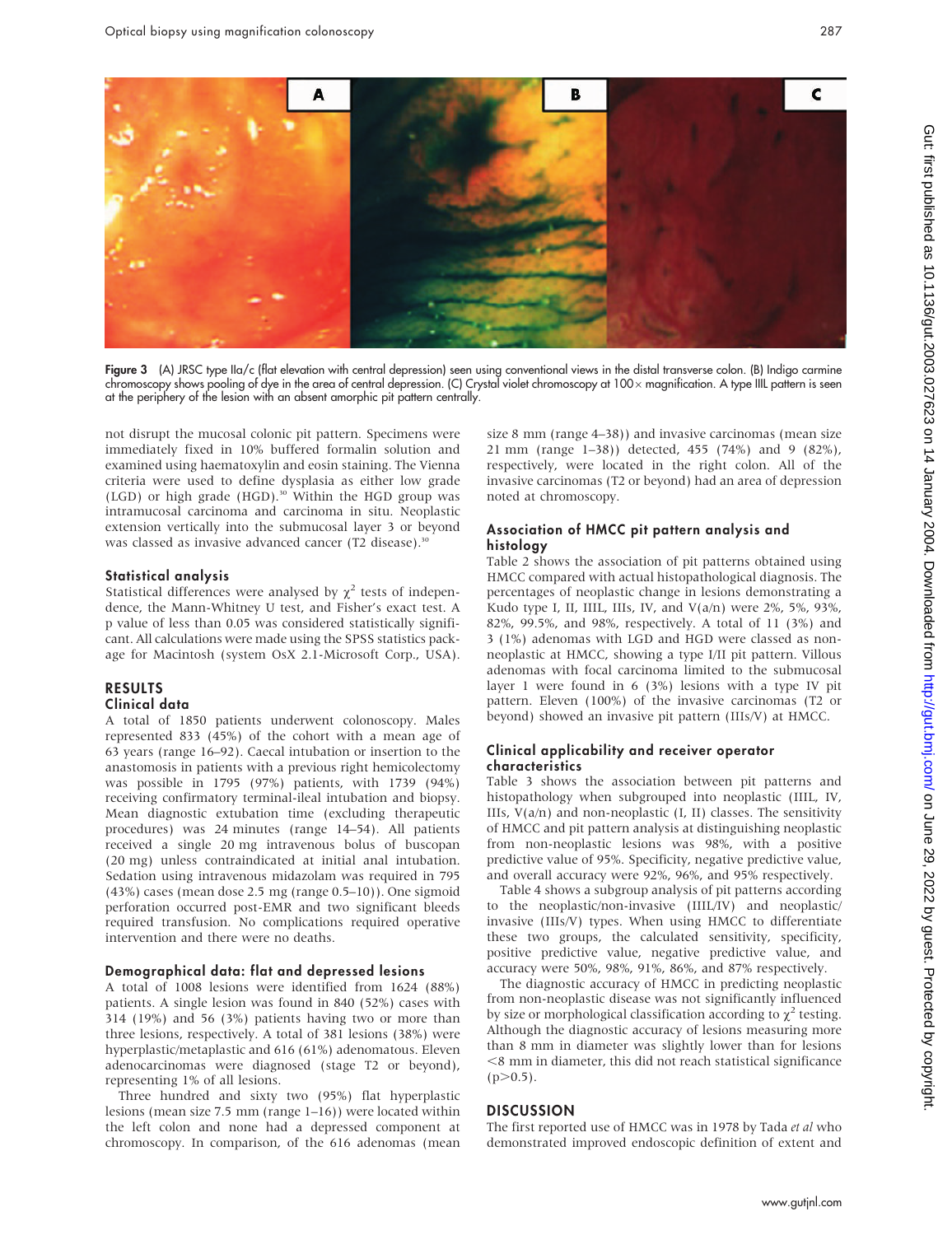|                          | Pit pattern |           |             |             |           |         |             |
|--------------------------|-------------|-----------|-------------|-------------|-----------|---------|-------------|
| Histology                |             |           | <b>IIIL</b> | <b>Ills</b> | IV        | V(a/n)  | Total       |
| Hyperplastic/metaplastic | 126         | 223       | 24          | $\epsilon$  |           |         | 381 (38%)   |
| Adenoma (LGD)            |             |           | 296         |             | 169       |         | 483 (48%)   |
| Adenoma (HGD)            |             |           |             | 21          | 60        | 38      | 133 (13%)   |
| Carcinoma (T2 or beyond) |             |           |             |             |           | 10      | 11(1%)      |
| Total                    | 128 (13%)   | 235 (23%) | 331 (33%)   | 33 (3%)     | 230 (23%) | 51 (5%) | 1008 (100%) |

severity in inflammatory bowel disease.<sup>31</sup> Subsequently, Nishizawa showed that discrete and characteristic pit patterns were present in minute colorectal carcinomas, flat adenomas, and mucosal carcinoma using HMCC.<sup>32</sup> Kato et al's retrospective review of 4445 patients undergoing HMCC examined 3438 lesions (classified according to the modified Kudo criteria) and compared them with either endoscopic or surgically resected specimens.<sup>13</sup> The diagnostic accuracies in this series for non-neoplastic lesions, adenomas, and invasive carcinomas were 75%, 94%, and 85%, respectively.13 Despite the large number of lesions examined, histological translation to Western practice in this series was complicated by an adapted Vienna criteria classification, which in the cancer group included only cases with submucosal invasion and the large group designated adenomatous failed to differentiate the grade of dysplasia.13 This fact has major clinical implications when adopting follow up surveillance strategies where the malignant potential of LGD is low.<sup>33</sup> This study confirmed previous reporting of morphology and pit pattern characteristics demonstrated by flat and depressed colorectal lesions.<sup>34</sup> <sup>35</sup>

Konishi et al reported the first randomised trial comparing magnifying and non-magnifying chromoscopic colonoscopy to discriminate between neoplastic and non-neoplastic colorectal lesions.36 The accuracy of magnifying colonoscopy in distinguishing neoplastic from non-neoplastic lesions (92%) was significantly higher than for non-magnifying colonoscopy  $(68\%)$ .<sup>36</sup> These data therefore showed magnifying colonoscopy to be superior to non-magnifying colonoscopy for distinguishing between non-neoplastic and non-neoplastic lesions, and hence provided the rationale for using HMCC in this study.

Two prospective studies have addressed the efficacy of HMCC at differentiating neoplastic from non-neoplastic colorectal lesions.<sup>21</sup> <sup>22</sup> Tung et al assessed 175 polyps from 141 consecutive patients.<sup>21</sup> Although not described in the methodology, differentiation of the neoplastic type pit patterns (IIIs/V) can be enhanced by the use of CV staining post-mucolysis.25 The use of CV in this study may have improved neoplastic sensitivity rates and aided diagnosis in the six neoplastic lesions that were misclassified. Our study used CV staining to aid diagnosis of the invasive crypt types which may have influenced the improved sensitivity (98%) and specificity (92%) when differentiating neoplastic from non-neoplastic lesions as compared with Tung<sup>21</sup> (93.8% and 64.6%, respectively). Furthermore, CV staining for diagnosis of the invasive pit patterns was used in Togashi et al's series<sup>22</sup> of 923 lesions with a comparable sensitivity (92%) but improved specificity (73.3%) as compared with Tung's data.<sup>21</sup>

The lower overall specificity in both studies compared with our data may have also been influenced by endoscopic experience. Although not statistically significant, the specificity in Tung's analysis improved as the operator experience of pit patterns accumulated.<sup>21</sup> A similar trend was noted in Togashi's series where the authors concluded that experience of 200 lesions assessed using HMCC was required to overcome the learning curve.<sup>22</sup> The colonoscopist in our study had experience of over 800 lesions prior to commencing this study. Additionally, our data support the observation by Tung *et al* that diagnostic accuracy is not influenced by lesion size.<sup>21</sup>

No other prospective studies have addressed the ability of HMCC and pit pattern analysis to differentiate neoplastic non-invasive from neoplastic invasive lesions. In our series, despite a high specificity (98%), sensitivity was poor (50%).

| Pit pattern               | Hyperplastic/<br>metaplastic | Adenoma<br>(LCD) | Adenoma<br>(HGD) or beyond | Total       |
|---------------------------|------------------------------|------------------|----------------------------|-------------|
| Non-neoplastic I/II       | 349                          |                  |                            | 363 (36%)   |
| Neoplastic IIIL/IIIs/IV/V | 32                           | 472              | 141                        | 645 (64%)   |
| Total                     | 381 (38%)                    | 483 (48%)        | 144(14%)                   | 1008 (100%) |

Table 4 Subgroup analysis of pit patterns according to neoplastic/non-invasive and neoplastic/invasive types

|                                 | Histology             |                          |            |
|---------------------------------|-----------------------|--------------------------|------------|
| Pit pattern                     | Adenoma<br><b>LGD</b> | Adenoma HGD or<br>beyond | Total      |
| Neoplastic/non invasive IIIL/IV | 465                   | 71                       | 536 (87%)  |
| Neoplastic/invasive IIIs/V      |                       | 70                       | 77 (13%)   |
| Total                           | 472 (77%)             | 141 (23%)                | 613 (100%) |

HGD, high grade dysplasia; LGD, low grade dysplasia.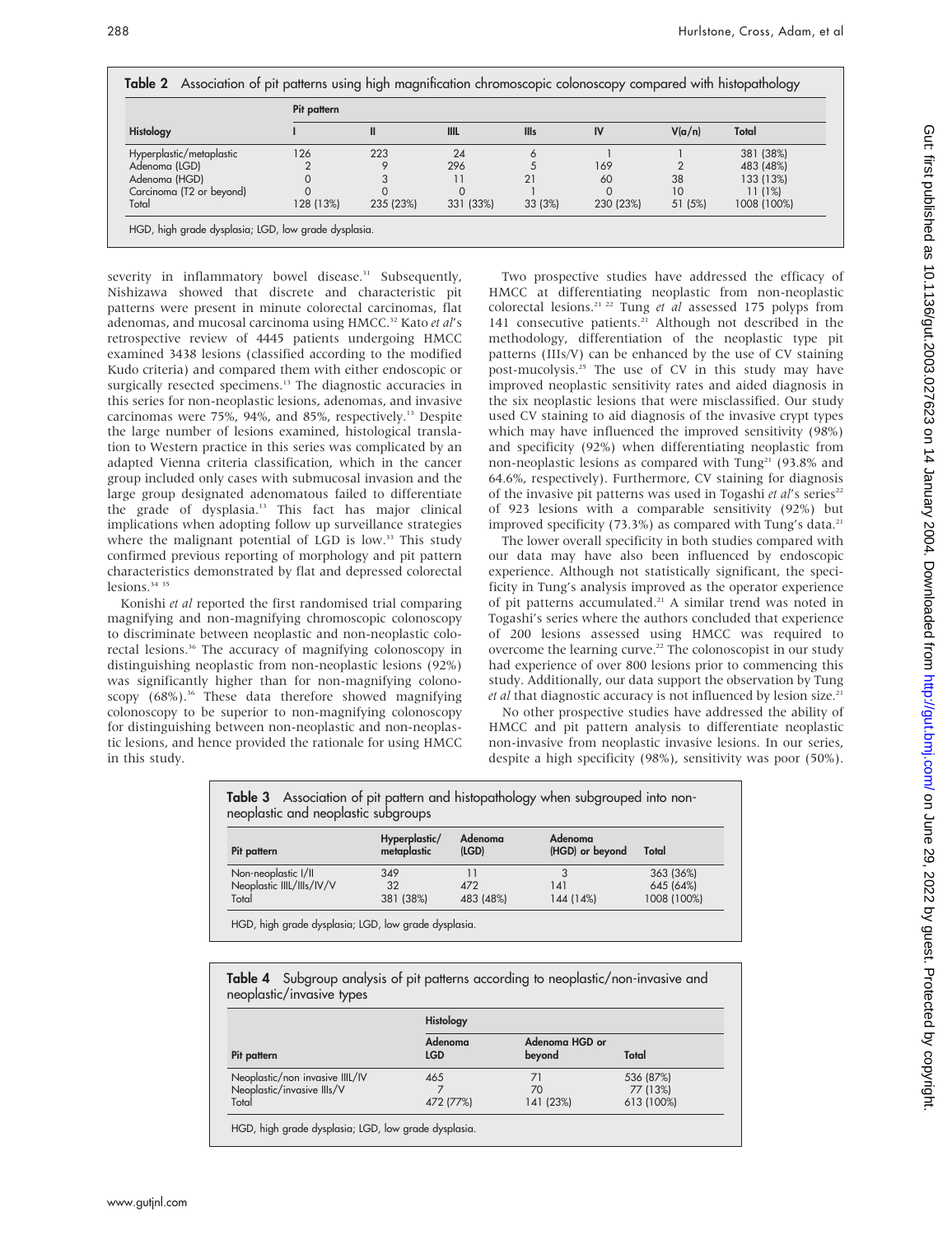Therefore, when applied to this clinical scenario, the probability that a lesion had HGD or beyond as compared with adenoma (LGD) was poorly predicted using HMCC and is a limitation of this technique.

Finally, in addition to detection and diagnosis of sporadic neoplastic lesions of the colorectum, chromoscopic colonoscopy and pit pattern analysis have recently been described for the detection of intraepithelial neoplasia, and extent and severity assessment in chronic ulcerative colitis.<sup>37</sup> In the randomised controlled trial of Kiesslich et al, significantly more intraepithelial neoplastic lesions were detected using methylene blue chromoscopy as compared with conventional colonoscopy and serial quadrantic biopsies (32 v 10;  $p = 0.003$ ).<sup>37</sup> In the chromoscopy group there was also a significantly better correlation between the endoscopic assessment of degree ( $p = 0.0002$ ) and extent (89%  $\nu$  52%;  $p<0.0001$ ) of colonic inflammation and histopathological findings as compared with conventional colonoscopy.<sup>37</sup> Furthermore, using the modified pit pattern classification, both the sensitivity and specificity for differentiating between non-neoplastic and neoplastic lesions was 93%.<sup>37</sup> These data further suggest that chromoscopic colonoscopy is a novel tool for the early detection of intraepithelial neoplasia and CRC in patients undergoing screening colonoscopy with ulcerative colitis.

#### CLINICAL RECOMMENDATIONS

HMCC and pit pattern analysis is a useful tool when discriminating between neoplastic and non-neoplastic flat and depressed colorectal lesions. The decision to progress to therapeutic intervention using EMR can be guided using HMCC, avoiding inappropriate attempted endoscopic resection of lesions without a malignant potential or those which should be referred for surgical excision. We therefore recommend the following endoscopic strategies based on HMCC and pit pattern analysis.

- $\bullet$  Small (<10 mm) flat lesions without a depressed component and showing a type I/II pit pattern can be left in situ without biopsy.
- N Flat lesions (non-depressed) with a type IIIL/IV pit pattern can be resected in a single step procedure. This combines histological diagnosis and treatment. A submucosal tattoo should be placed adjacent to the resection site to permit future localisation. Inclusion in a systematic surveillance programme of 3–5 year intervals should then commence.
- For lesions with a depressed component and a type IIIs/V pit pattern, either alone or in combination, should receive cold biopsy only, even if small, and adjacent mucosa tattooed for future localisation. Further evaluation of such lesions using a 20 MHz ultrasound mini probe (USMP) may be helpful in assessing the invasive depth of the lesion and also improve safety if elective EMR is performed (tethering to the underlying muscularis mucosa can be clearly seen using USMP, where the risk of perforation or incomplete resection is marked).<sup>38 39</sup> Further studies however are required.

In conclusion, this is the largest prospective study addressing the efficacy of HMCC and pit pattern analysis in differentiating neoplastic from non-neoplastic lesions of the colorectum. We have shown that the technique has a high overall accuracy in this clinical context. However, the technique is not 100% sensitive or specific, and although a useful diagnostic tool in vivo, is not a complete replacement for histopathology. It is important for this technology to be used and developed but also requirements for further education and colonoscopic training need to be addressed.<sup>40</sup> In experienced hands however HMCC represents a significant advance in colonoscopic practice, which may improve diagnostic yield of significant lesions, lower the burden of insignificant biopsies interpreted by pathologists, and enhance therapeutic safety. All of the above are essential requisites with the introduction of a colorectal cancer screening programme in the UK where economic resources and manpower are scarce.

#### ACKNOWLEDGEMENTS

This work was funded by the following charitable organisations: the Smith and Nephew Endoscopy Research Fellowship; BRET Research Foundation; Mason Medical Foundation; and Special Trustees to the Royal Hallamashire Hospital Sheffield.

#### Authors' affiliations .....................

D P Hurlstone, D S Sanders, A J Lobo, Gastroenterology and Liver Unit, Royal Hallamshire Hospital, Sheffield, UK

S S Cross, Academic Unit of Pathology, Section of Oncology and Pathology, Division of Genomic Medicine, University of Sheffield Medical School, Sheffield, UK

I Adam, A J Shorthouse, S Brown, Academic Department of Surgery, Royal Hallamshire Hospital, Sheffield, UK

#### **REFERENCES**

- 1 Morson BC. President's address. The polyp-cancer sequence in the large bowel. Proc R Soc Med 1974;67:451–7.
- 2 Morson BC. Evolution of cancer of the colon and rectum. Cancer 1974;34(suppl):845–9.
- 3 Winawer SJ, Zauber AG, Ho MN, et al. Prevention of colorectal cancer by colonoscopic polypectomy. The National Polyp Study Workgroup. *N Engl J Mec*<br>1993;**329**:1977–81.
- 4 Kudo S, Kashida H, Tamura T, et al. Colonoscopic diagnosis and management of nonpolypoid early colorectal cancer. World J Surg 2000;24:1081–90.
- 5 Tada S, Iida M, Matsumoto T, et al. Small flat cancer of the rectum: clinicopathological and endoscopic features. Gastrointest Endosc 1995;42:109–13.
- 6 Hurlstone DP, Cross SS, Adam I, et al. A prospective clinicopathological and endoscopic evaluation of flat and depressed colorectal lesions in the UK. Am J Gastroenterol 2003;98:2543–9.
- 7 Rembacken BJ, Fujii T, Cairns A, et al. Flat and depressed colonic neoplasms: a prospective study of 1000 colonoscopies in the UK. Lancet 2000;355:1211–14.
- 8 Saitoh Y, Waxman I, West AB, et al. Prevalence and distinctive biologic features of flat colorectal adenomas in a North American population. Gastroenterology 2001;120:1657–65.
- 9 Tsuda S, Veress B, Toth E, et al. Flat and depressed colorectal tumours in a southern Swedish population: a prospective chromoendoscopic and
- histopathological study. *Gut* 2002;**51**:550–5.<br>10 **Adachi M**, Okinaga K, Muto T. Flat adenoma of the large bowel: reevaluation with special reference to central depression. Dis Colon Rectum 2000;43:782–7.
- 11 Wolber RA, Owen DA. Flat adenoma of the colon. Hum Pathol 1991;22:70–4.
- 12 Kudo S, Rubio CA, Teixeira CR, et al. Pit pattern in colorectal neoplasia: ndoscopic magnifying view. Endoscopy 2001;33:367–73.
- 13 Kato S, Fujii T, Koba I, et al. Assessment of colorectal lesions using magnifying colonoscopy and mucosal dye spraying: can significant lesions be distinguished? Endoscopy 2001;33:306–10.
- 14 Haggitt RC, Glotzbach RE, Soffer EE, et al. Prognostic factors in colorectal carcinomas arising in adenomas: implications for lesions removed by endoscopic polypectomy. Gastroenterology 1985;89:328–36.
- 15 Konishi F, Morson BC. Pathology of colorectal adenoma: a colonoscopic survey. J Clin Pathol 1982;35:830–41.
- 16 Hamilton SR. The adenoma-adenocarcinoma sequence in the large bowel: variations on a theme. J Cell Biochem Suppl 1992;16:41-6.
- 17 **Kudo S**, Tamura S, Hirota S, *et al.* The problem of de novo colorectal carcinoma. *Eur J Cancer* 1995;31:1118–20.
- 18 Kurahashi T, Kaneko K, Makino R, et al. Colorectal carcinoma with special reference to growth pattern classifications: clinicopathological characteristics and genetic changes. J Gastroenterol 2002;37:354–62.
- 19 Kodaira S, Yao T, Nakamura K. The incidence of lymph node metastasis of submucosal colorectal carcinomas in each submucosal invasion depth degree. Results from a questionnaire survey (in Japanese with English abstract). Stomach Intest 1994;29:1137–42.
- 20 Bedenne L, Faivre J, Boutron MC, et al. Adenoma-carcinoma sequence or "de novo'' carcinogenesis? A study of adenomatous remnants in a populationbased series of large bowel cancers. Cancer 1992;69:883–8.
- 21 Tung SY, Wu CS, Su MY, et al. Magnifying colonoscopy in differentiating neoplastic from nonneoplastic colorectal lesions. Am J Gastroenterol 2001;96:2628–32.